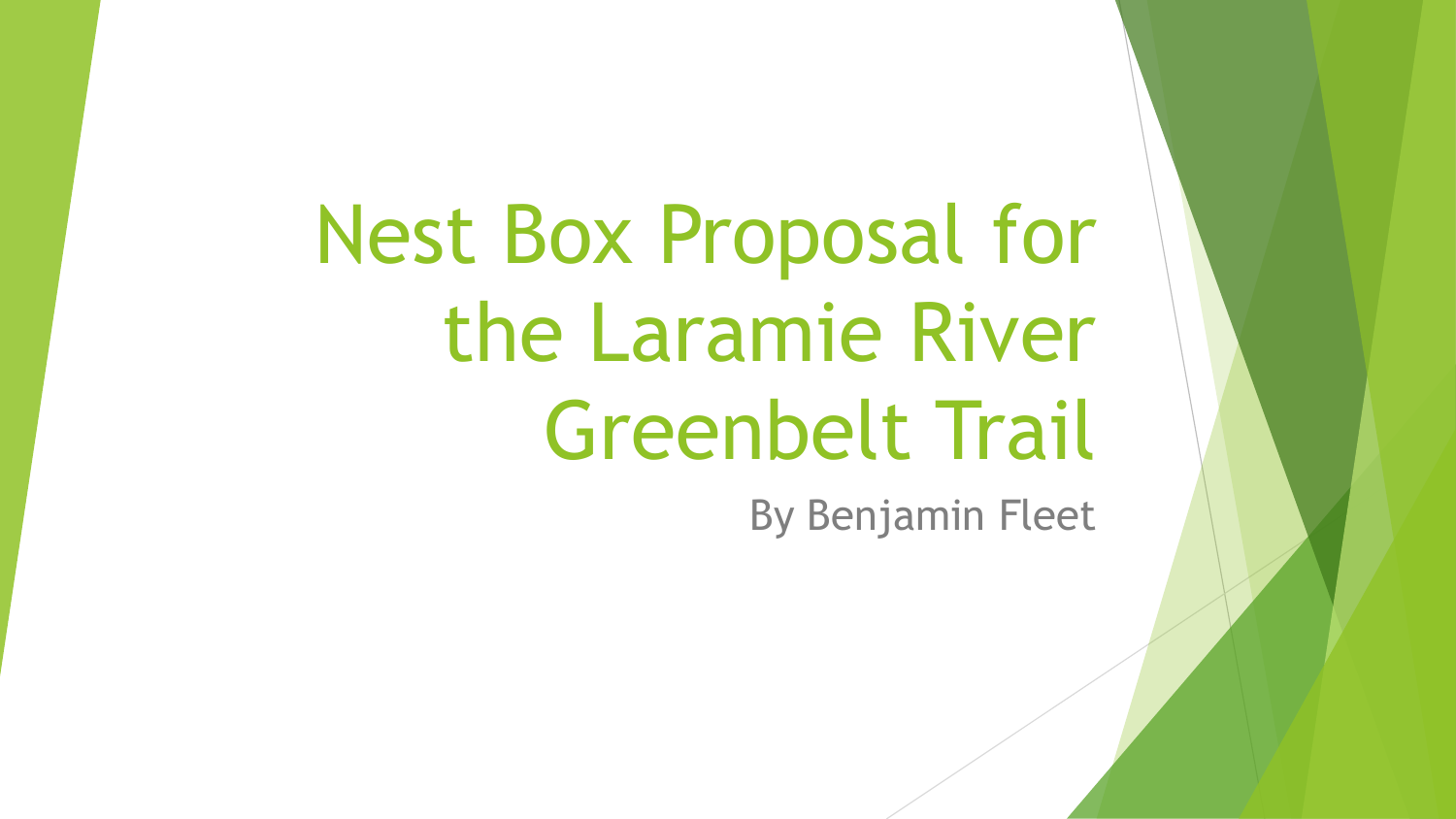### Why Nest Boxes?

- A recent study by the Cornell Lab of Ornithology, published in the journal *Science,* estimates that North America has lost 3 billion birds in the last 50 years (Rosenburg 2019)
- $\blacktriangleright$  That is more than 1 in 4 birds lost in the last half century
- Nest boxes provide critical habitat for many secondary cavity-nesting birds
- Many species of birds will return to the area they were born in, increasing the number of birds returning to an area every year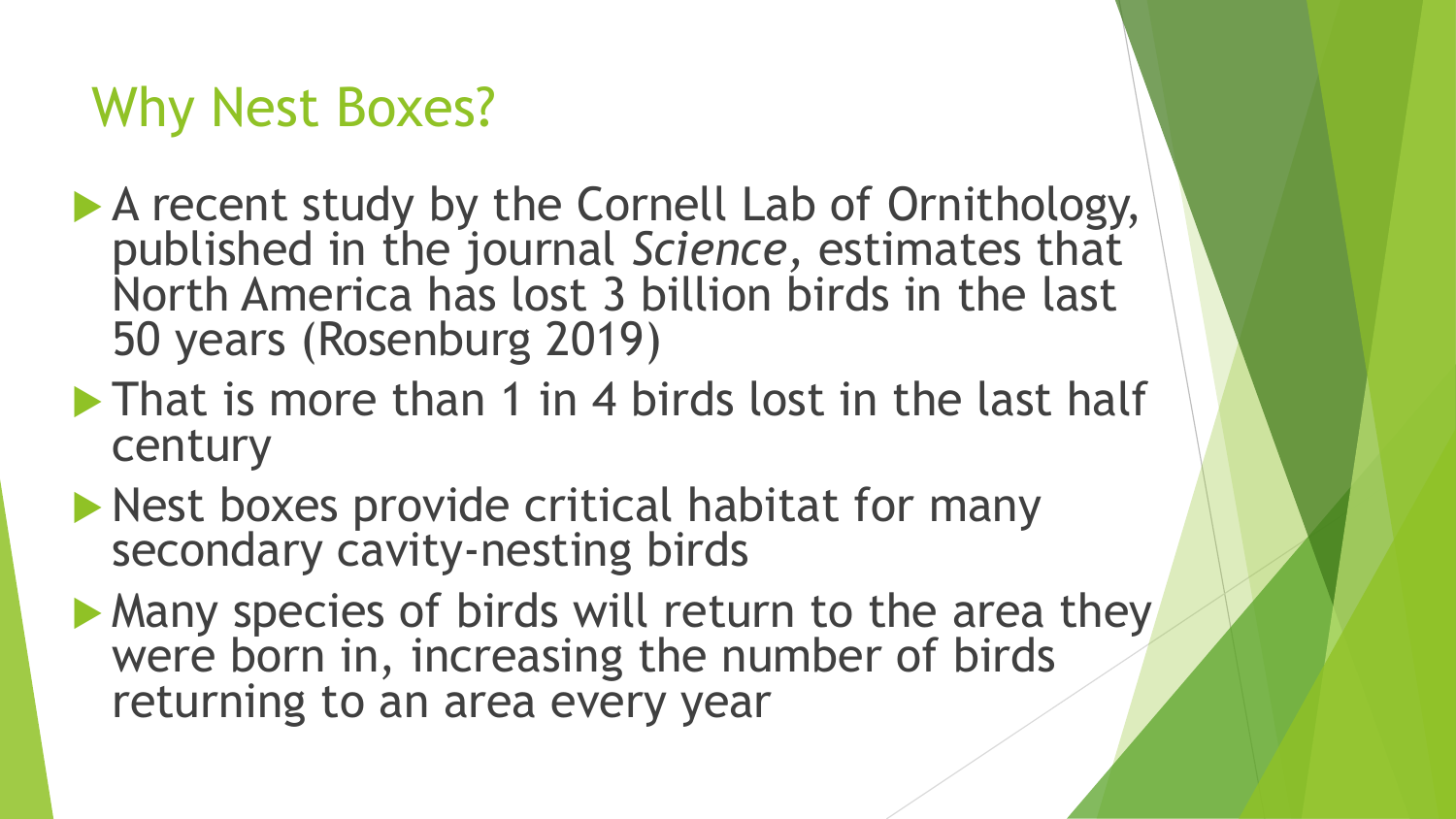#### Why Nest Boxes cont.

- **Northern Flickers will still carve out their own** cavities, which can be used by other cavity nesting species
- **Bluebirds and Swallows both use nest boxes and** are prolific insectivores, cutting down on pesky insects in the summer months
- $\blacktriangleright$  They are cheap to make and easy to maintain, only needing cleaning a few times per year
- An increase in nesting native birds is an increase in biodiversity, beauty, and educational opportunity for Laramie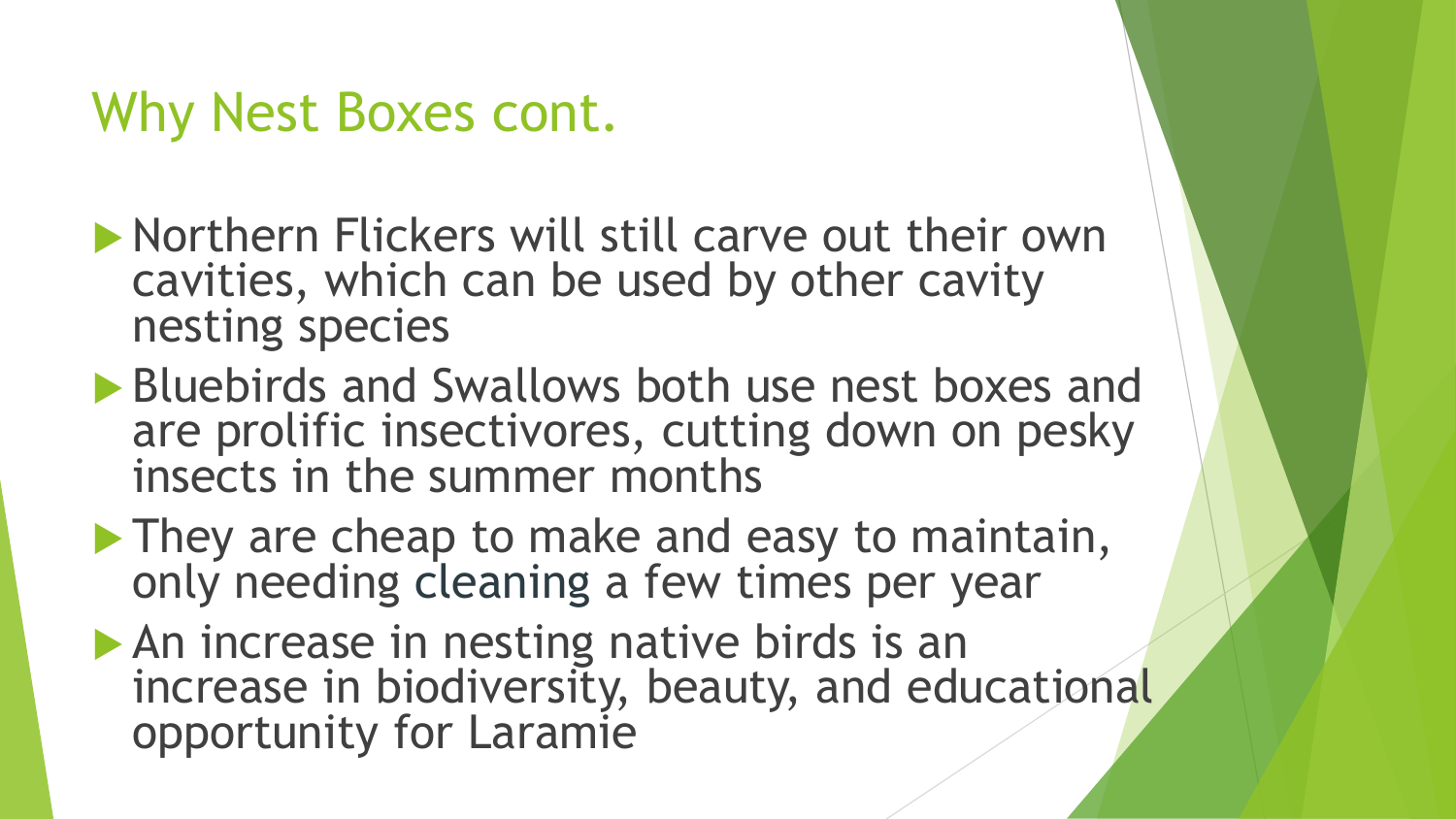### Existing Nest Boxes on the Greenbelt

- **There are few existing bird nest boxes on the** Greenbelt currently
- ▶ Of the ones found, most are older and low to the ground, making them good for only a few species, House Wrens, House Sparrows, and **Chickadees**
- House Sparrows are invasive and abundant in the Laramie area, and they take nesting opportunities and resources from native birds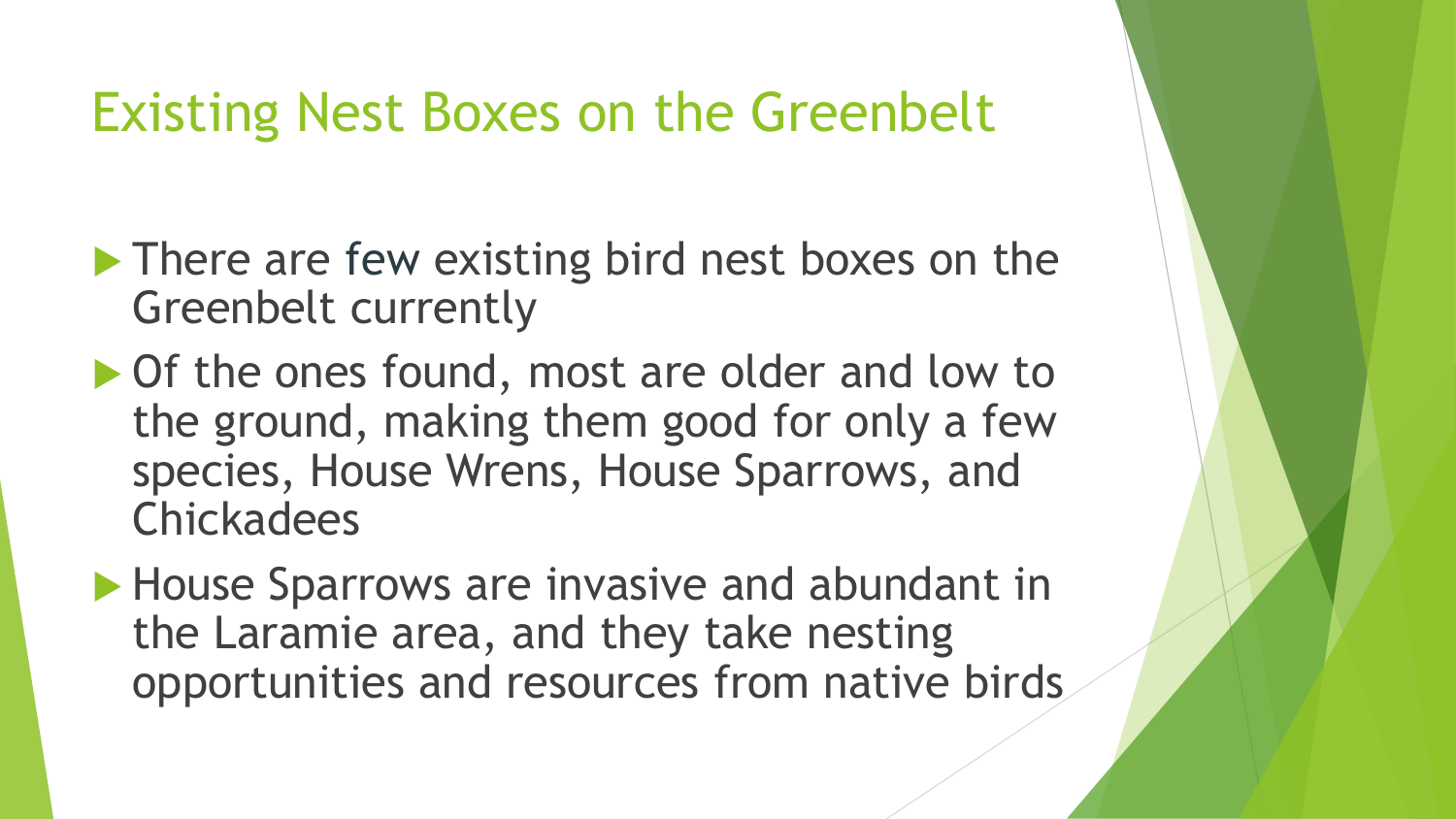## Deterring House Sparrow Nesting

Many secondary cavity nesters are insectivores, and have very well adapted eyesight to catch insects in flight

- House Sparrows consume mainly seeds, and have poorer eyesight compared to that of the native cavity nesters
- Adding fishing line tightly attached to pins or nails around the entrance and roof of the nest box can help dissuade House Sparrows from using the box
- The fishing line adds an obstacle and a negative visual stimuli that the House Sparrows have trouble deciphering
- Though not 100% effective, even if a House Sparrow nests in a box, the nest can be removed

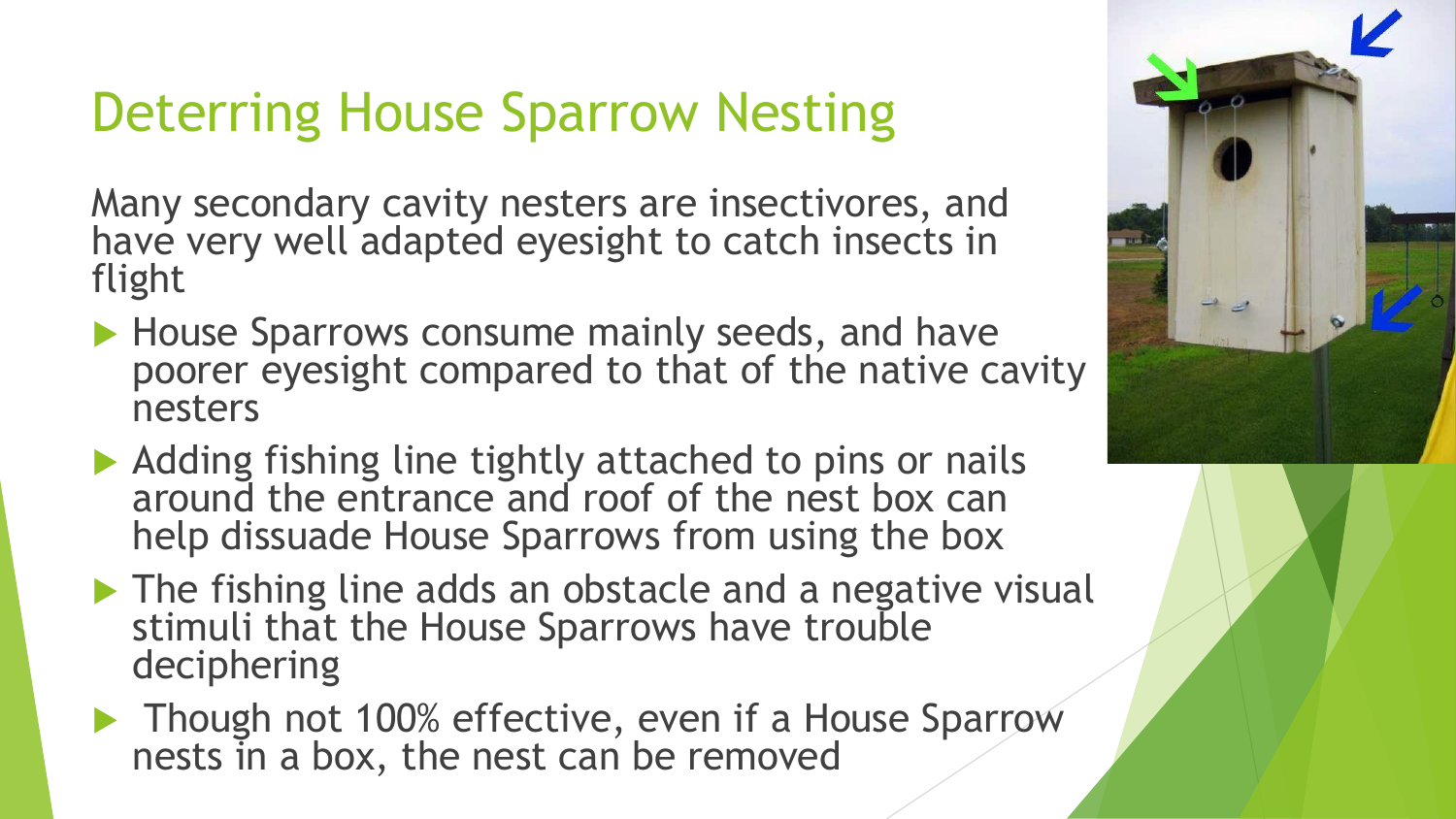## Target Species

**Northern Flicker** 

- **Tree Swallow**
- **Mountain Bluebird**

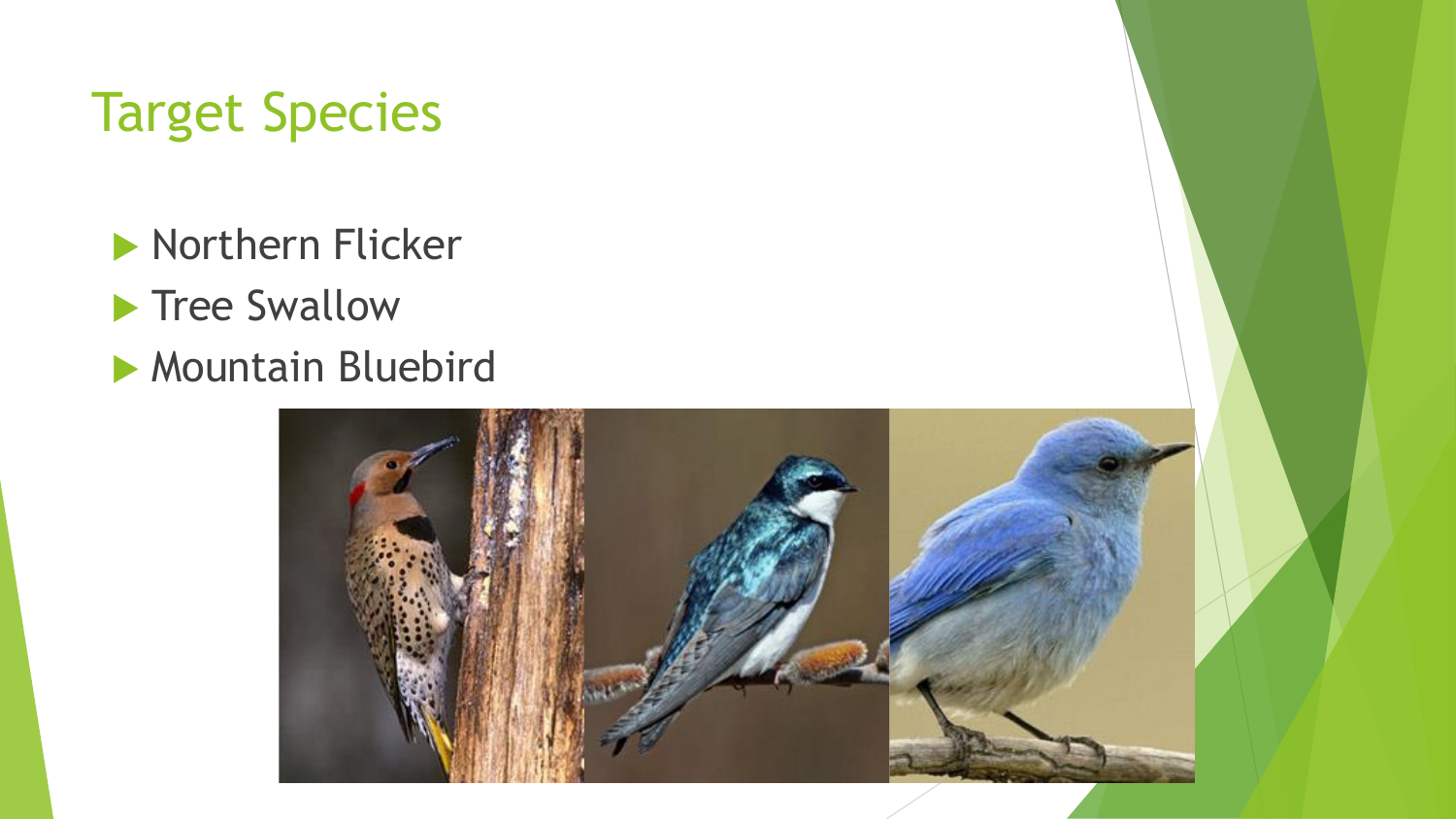# Abundance of Target Species at the Laramie River Greenbelt Trail

#### **Mountain Bluebird**



Last seen: 17 Jun 2021 by Diane Thomas

#### **Tree Swallow**



Last seen: 27 Aug 2021 by Diane Thomas

#### **Northern Flicker**



**House Sparrow** 



Last seen: 16 Feb 2022 by Johnny Stutzman

**Illustrated Checklist** - Laramie River Greenbelt Trail, Albany County, WY, US - eBird Hotspot eBird.org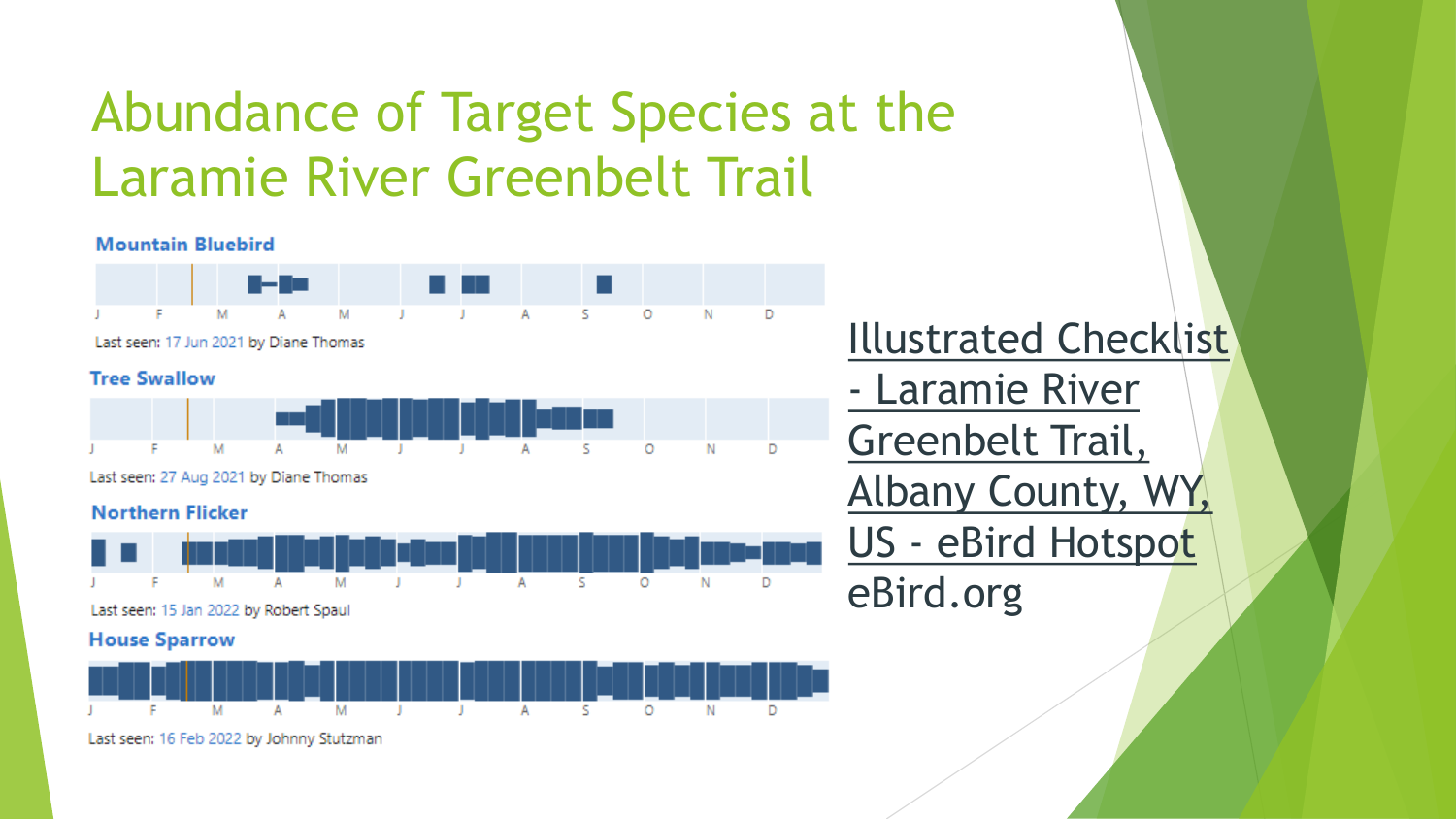### Nest Box Requirements: Northern Flicker

- Attach box to dead or live tree, pole, or post
- Place box at height of 6-12ft
- **Face box South or East**
- **Nesting Season: May-July**

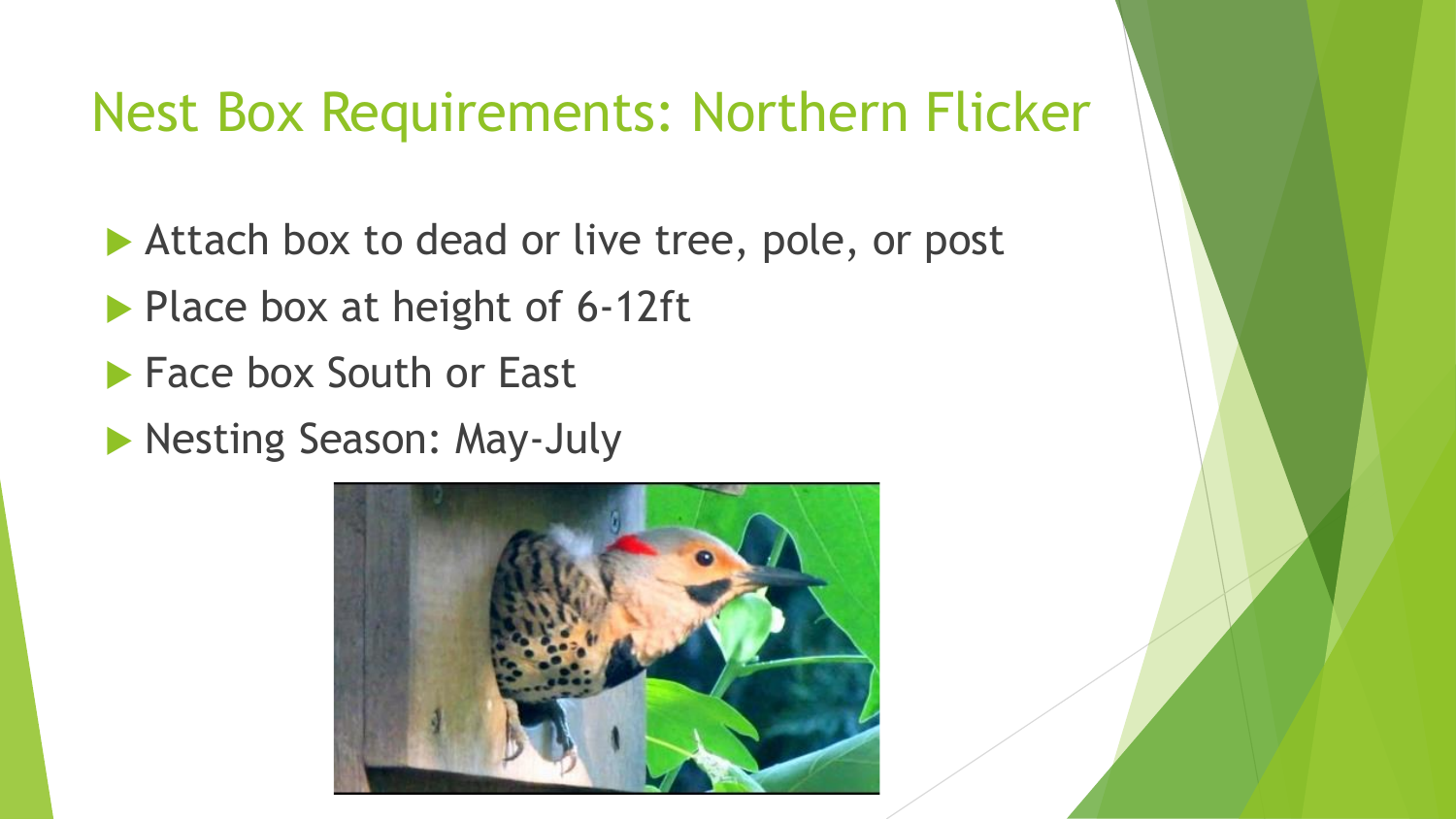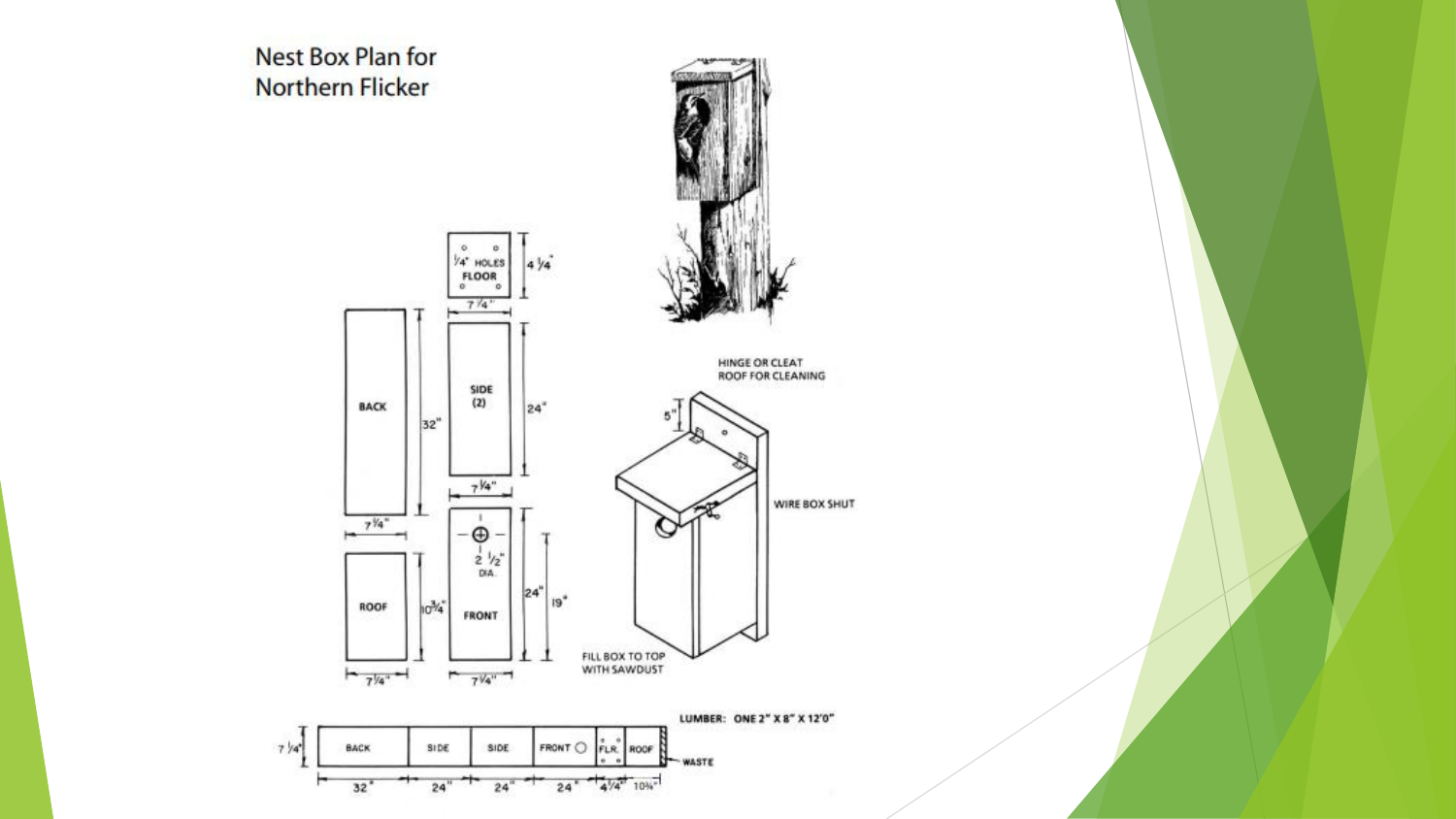### Nest Box Requirements: Tree Swallow

- ▶ Attach box to pole
- Place box at height of 5-6ft
- **Face box South or East**
- **Nesting Season: Mid-May to Mid-July**

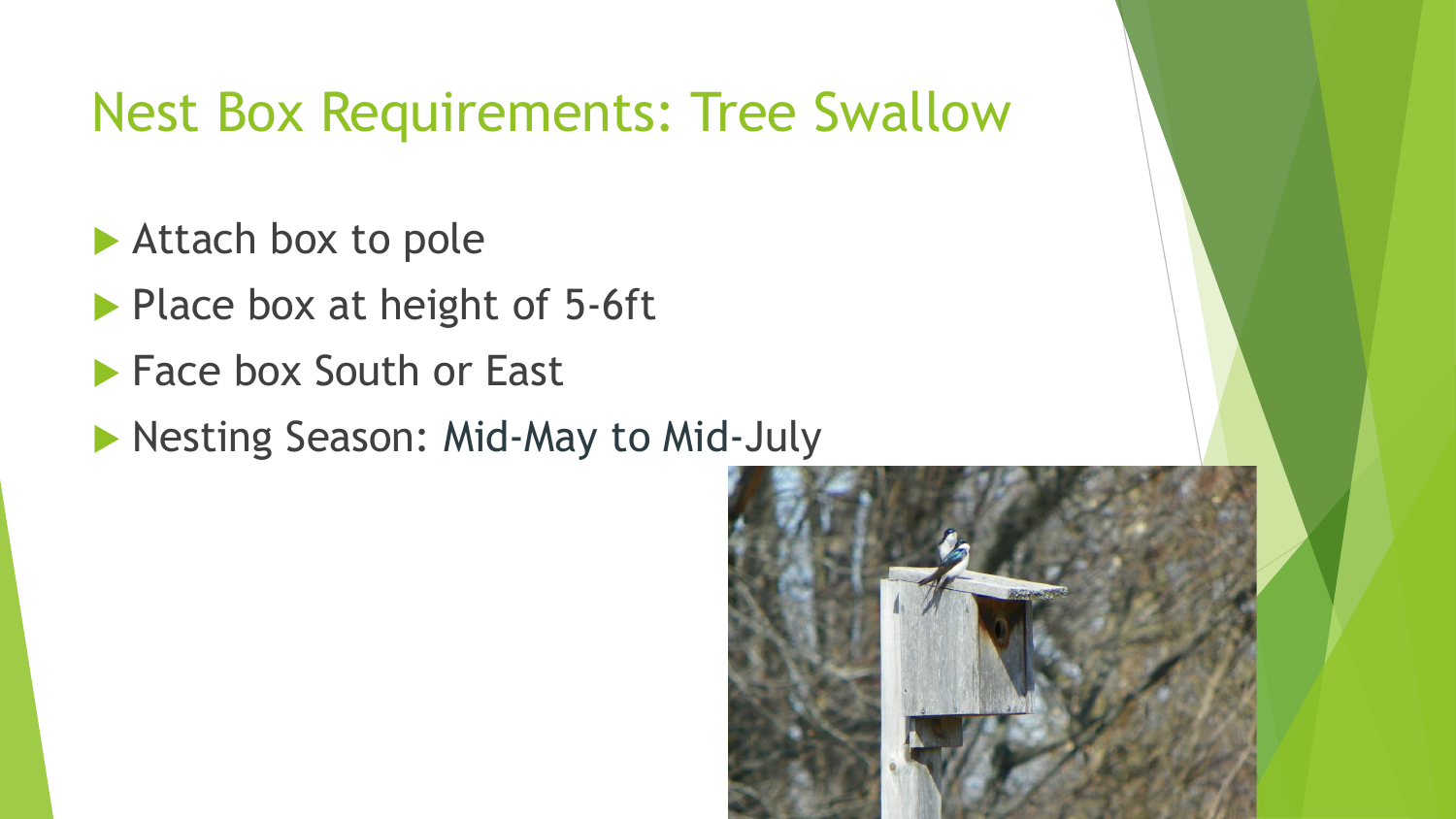## Nest Box Requirements: Mountain Bluebird

- Attach box to pole
- Place box at height of 4-6ft
- **Face box East**
- **Nesting Season: April-August**

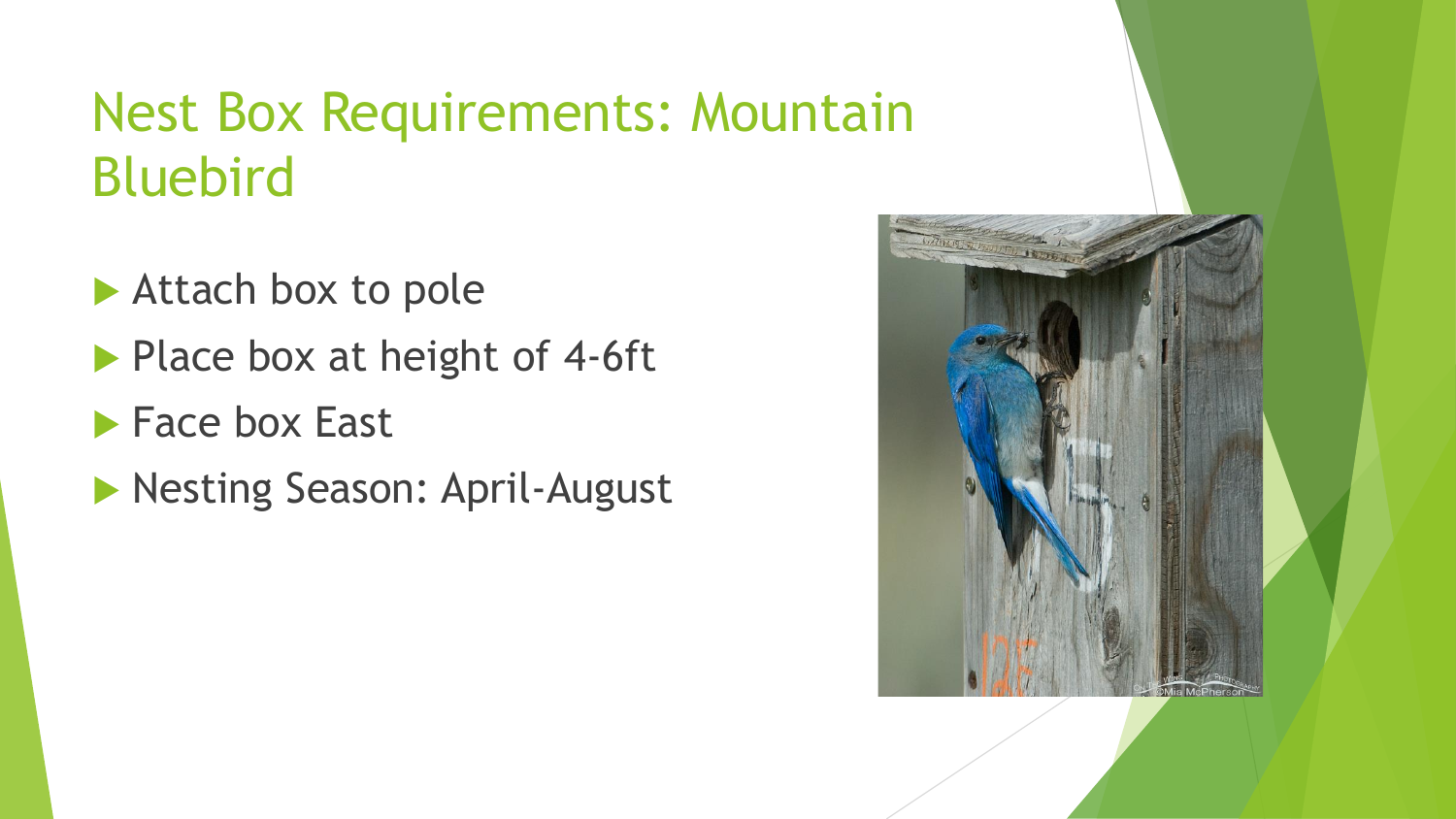#### **Nest Box**

Eastern, Western, and Mountain Bluebirds; Tree and Violet-green Swallows

Note: Western Bluebirds need a 11/2" diameter round entrance hole and Mountain Bluebirds need a 1%" diameter round entrance hole. Swallows are smaller than bluebirds and will be able to enter holes 1 %" or larger.



| 1316* | $9167 -$ |       |      | $9 - + 4 -$ |                        |
|-------|----------|-------|------|-------------|------------------------|
| back  | roof     | front | side | side        | floor<br>$\frac{1}{2}$ |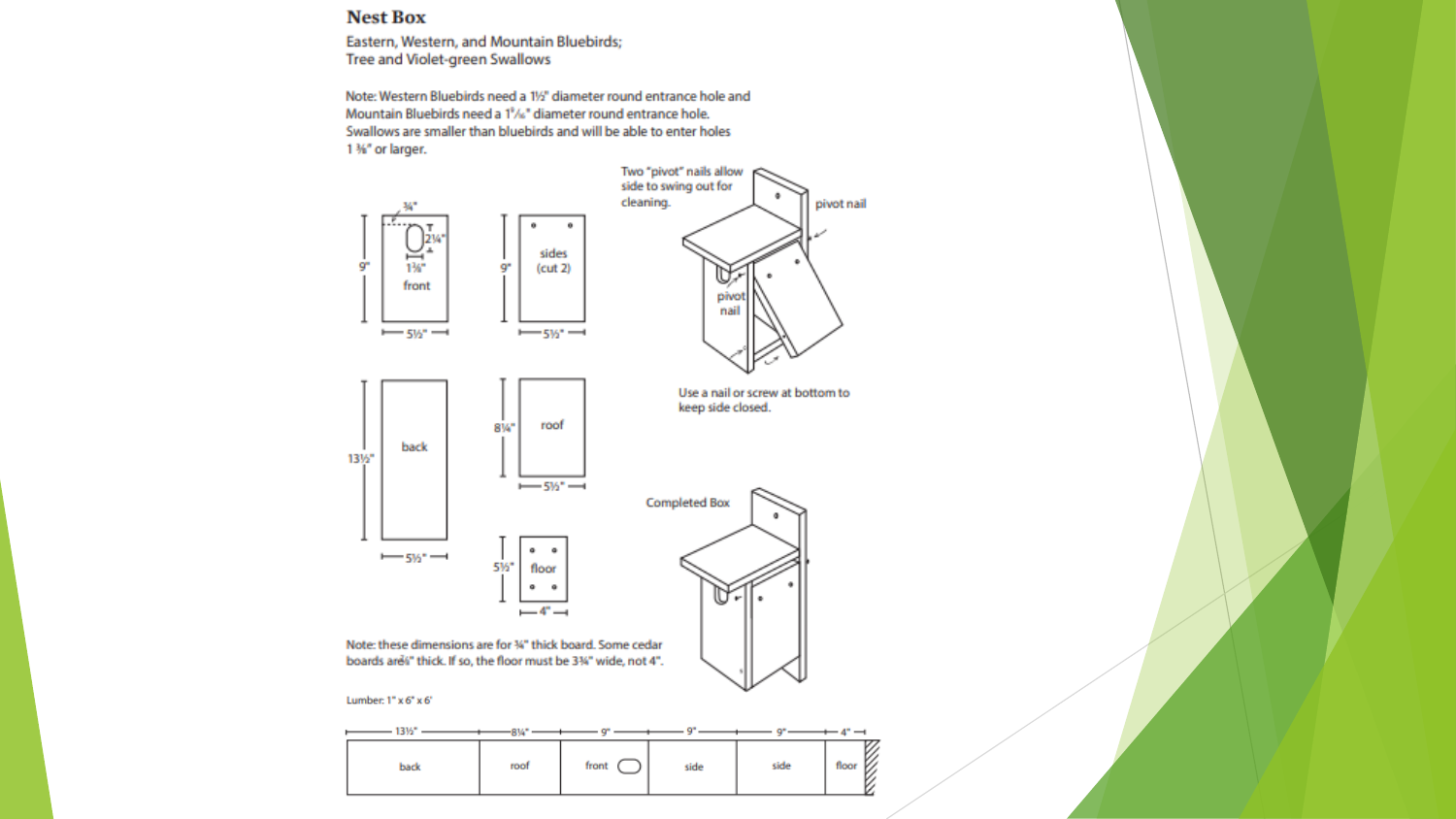### Possible Locations for Nest Boxes: Northern Flicker (41.3037602, -105.6031602)

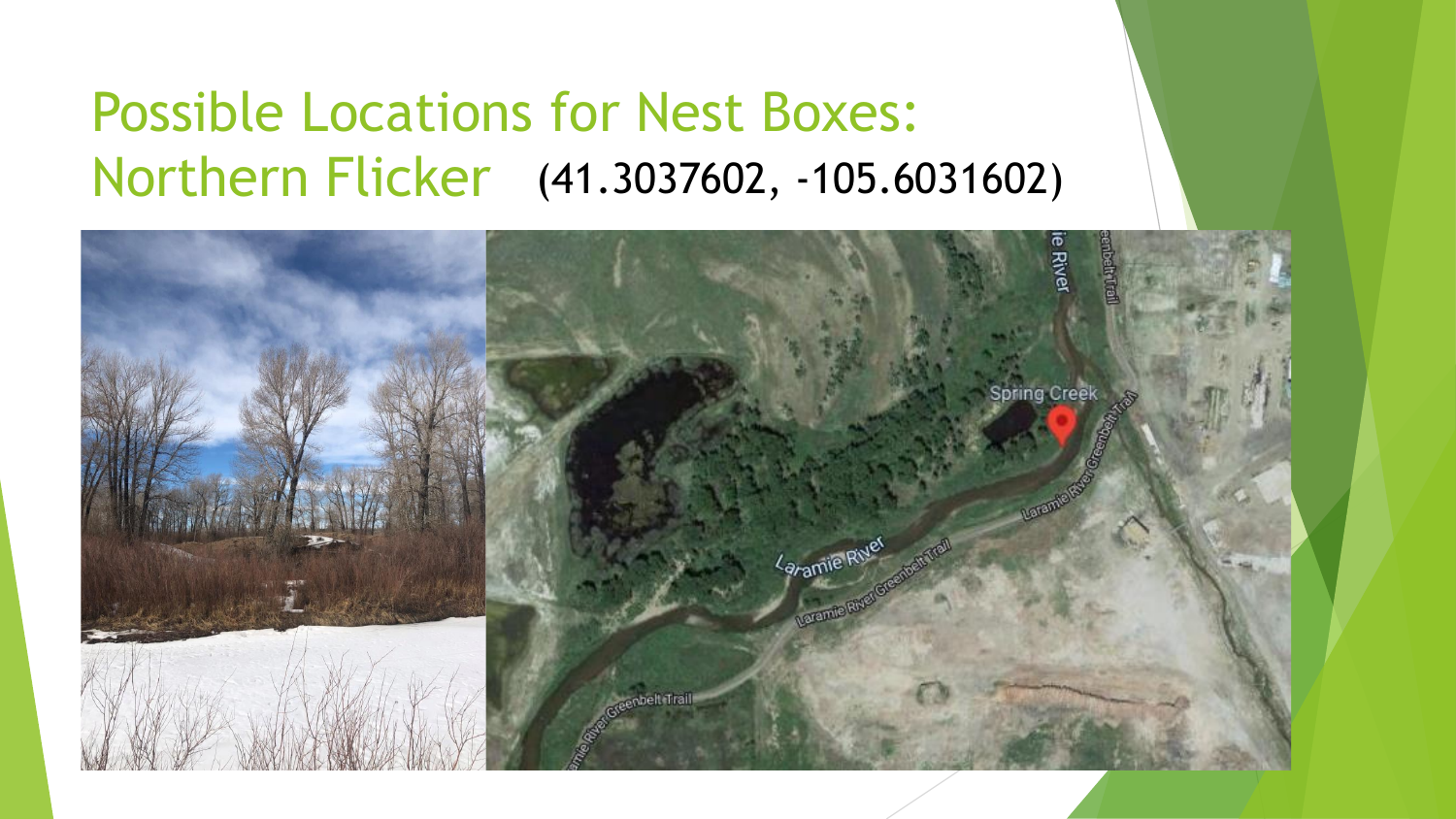## Mountain Bluebird (41.3099107, -105.6065264)

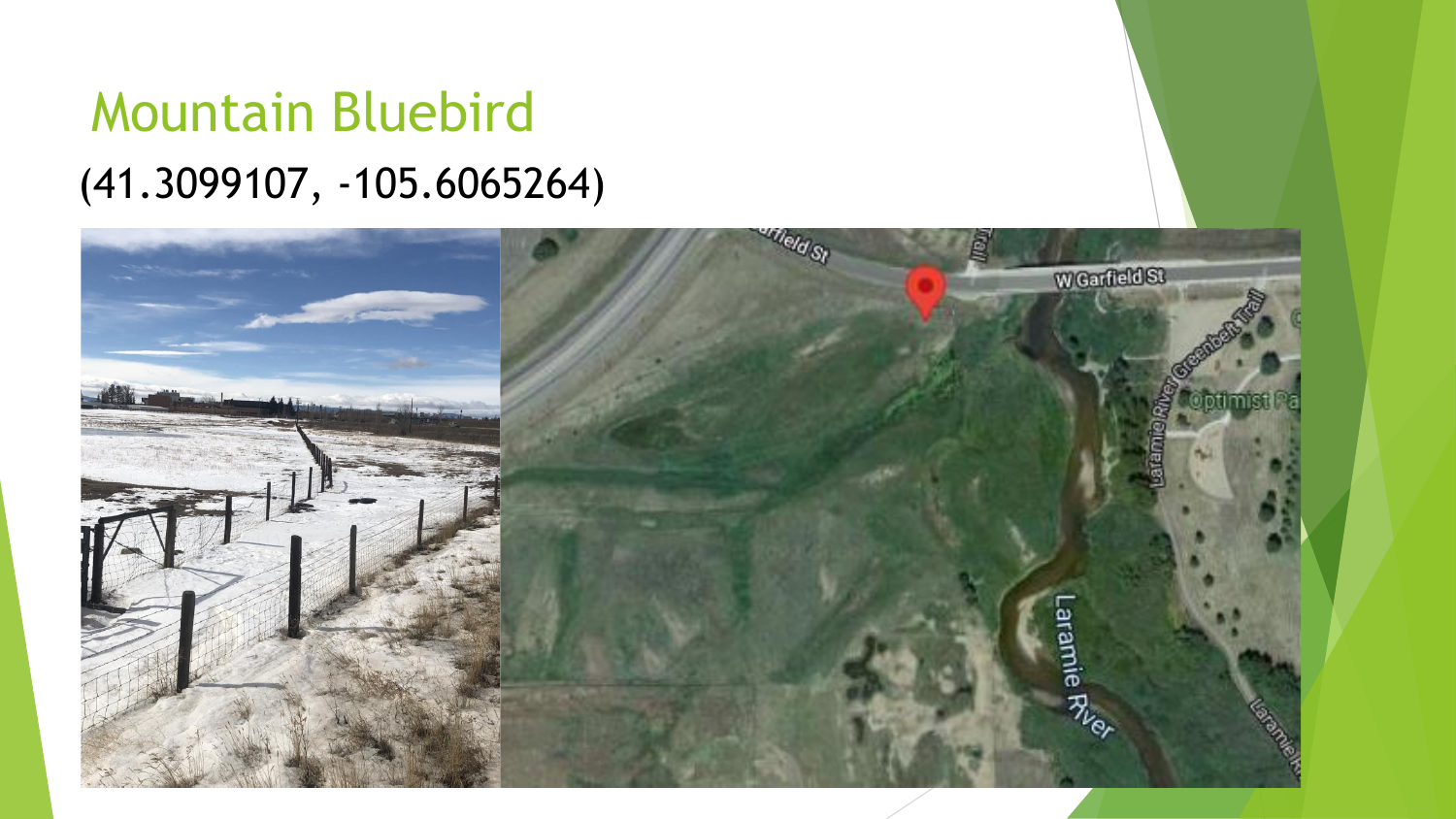## **Tree Swallow** (41.2999906, -105.6081427)